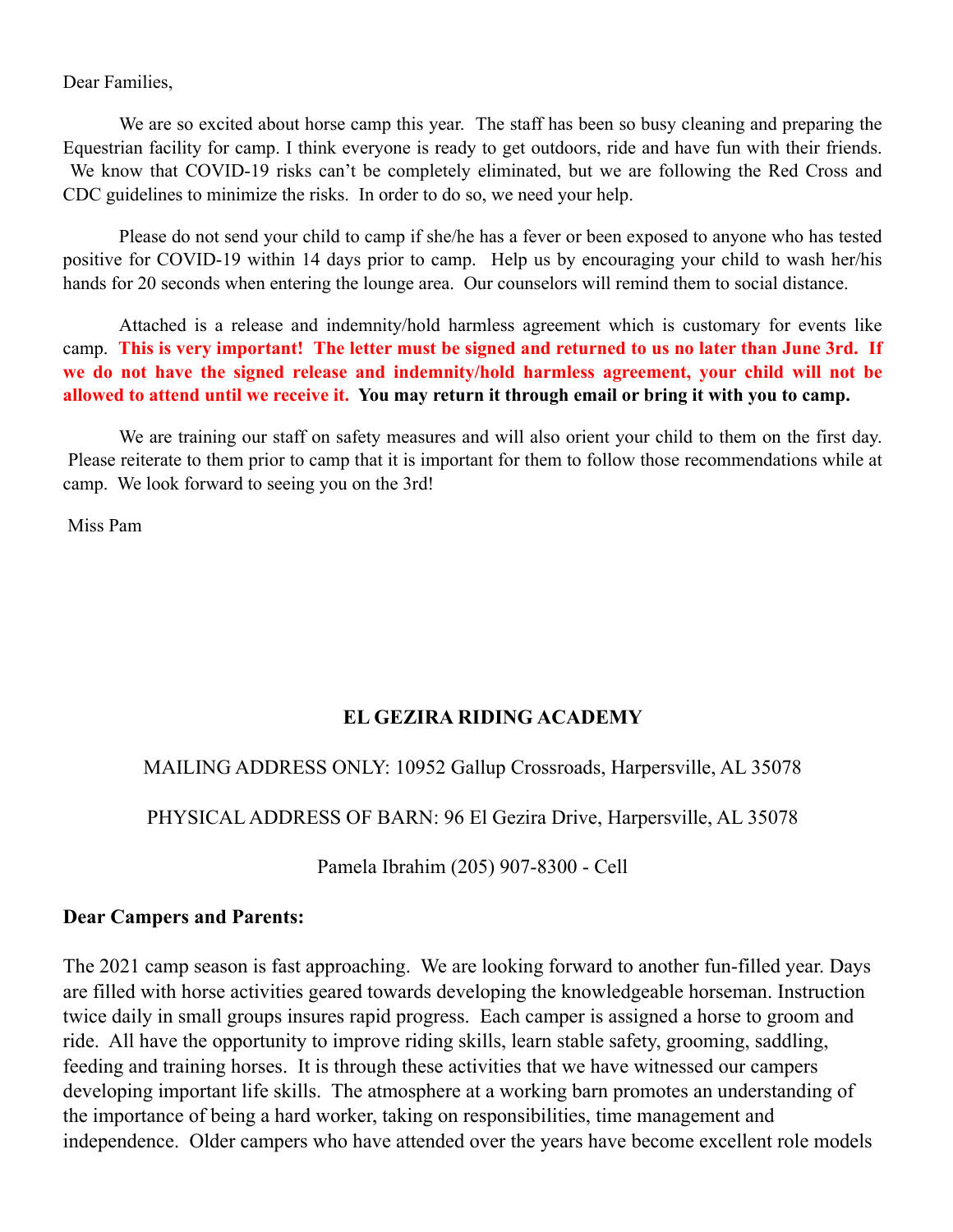for our younger campers. As counselors-in-training and eventual counselors, they develop one of the most important life skills – leadership.

Included in this packet is a full description of the riding camps, a map showing our location, lists of items to bring and suggestions made by past campers and parents. Also, you will find a release form, medical form, and enrollment form for you to fill out and return.

# PLEASE READ EVERYTHING CAREFULLY!

Parents, these special rates apply:

- If more than one of your children attends the same camp, you will receive a \$50 discount on the second child's camp fee.
- If your child attends more than one camp, you will receive a \$25 discount on the second camp.
- If you bring a horse to camp and you provide feed and hay, there is a charge of \$60.
- If you bring a horse to camp and El Gezira provides feed and hay, there is a charge of \$60 plus \$10 per day.

**Campers with no riding experience will be required to obtain some lessons prior to the camps**. Past experiences have taught us this is necessary for the campers to be able to join in horse activities safely and enjoyably. Please contact me to make arrangements for these lessons.

## *Availability for camp is on a first come, first served basis. To reserve your place, return a deposit of \$100 per camper with your camp forms.*

# PLEASE SEND **DEPOSIT, ENROLLMENT FORM, MEDICAL FORM** AND **RELEASE FORM** TO**:**

 Pam Ibrahim 10952 Gallup Crossroads Harpersville, Alabama 35078

See you soon!

Pam Ibrahim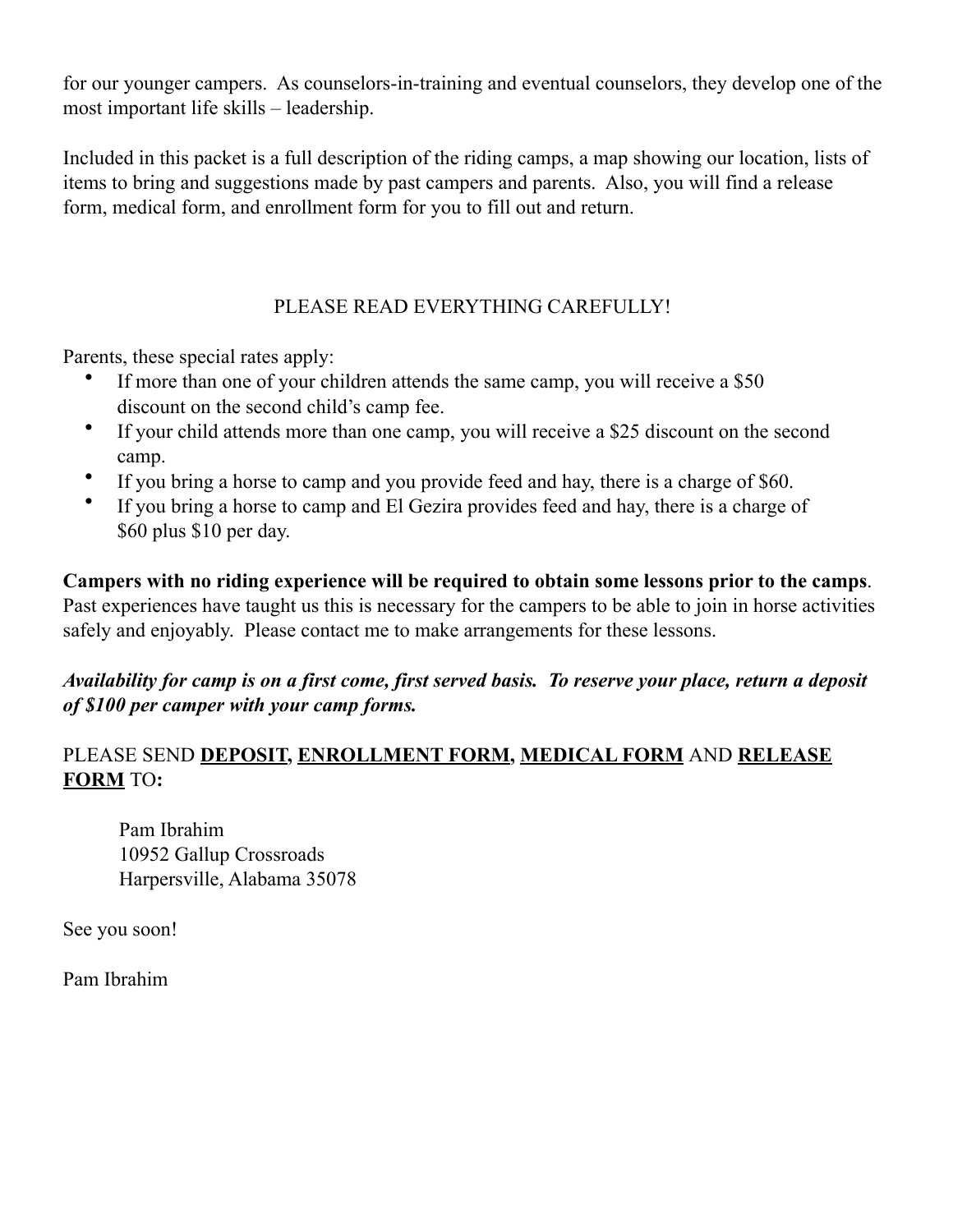Spring and Summer DAY CAMP is 9 am to 3 pm with drop off before & pick up after. Summer Overnight Camps begin between 4 and 5 p.m. on Sunday.

**Camp orientation begins at 5 p.m.**

# **2021 CAMP DATES**

| <b>DATES</b>                                  | <b>CAMP</b>                                           | <b>ARRIVAL</b>                                          | <b>DEPART</b>                                      | <b>HORSE SHOW</b>                                          | <b>CAMP FEE</b> |
|-----------------------------------------------|-------------------------------------------------------|---------------------------------------------------------|----------------------------------------------------|------------------------------------------------------------|-----------------|
| June 9th – June 11th                          | <b>June Mini</b><br>"Day-Camp"                        | Daily Arrival,<br>Before 9 am                           | <b>Daily Pick-</b><br>U <sub>p</sub><br>After 3 pm | <b>Camp Program</b><br><b>On Friday</b><br>(No horse show) | \$225           |
| June 20th – June 25th                         | Overnight<br>Camp<br>Beginner/<br><b>Intermediate</b> | Between 4 and 5 pm,<br><b>Sunday, June 20th</b>         | <b>Friday, June</b><br>25 <sub>th</sub>            | June 26th<br>8 am Camp Awards<br>9 am AHJA Show            | <b>\$600</b>    |
| July 11 <sup>th -</sup> July 16 <sup>th</sup> | Overnight<br>Camp<br>Beginner/<br>Intermediate        | Between 4 and 5 pm,<br>Sunday,<br>July 11 <sup>th</sup> | Friday,<br>July 16th                               | July 17th<br>8 am Camp Awards<br>9 am Schooling Show       | \$600           |
| July 25th - 3oth                              | Overnight<br>Camp<br>Intermediate/<br><b>Advanced</b> | Between 4 and 5 pm,<br>Sunday,<br>July 25th             | Friday,<br>July 30th                               | July 31st<br>8 am Camp Awards<br>9 am AHJA Show            | <b>\$600</b>    |

**Campers are encouraged to participate in the Schooling Show on July 17th and the AHJA sanctioned Horse Show on Saturday June 26th and July 25th.** 

**Horse Show fees are NOT included in the camp fee and will be due at the show.**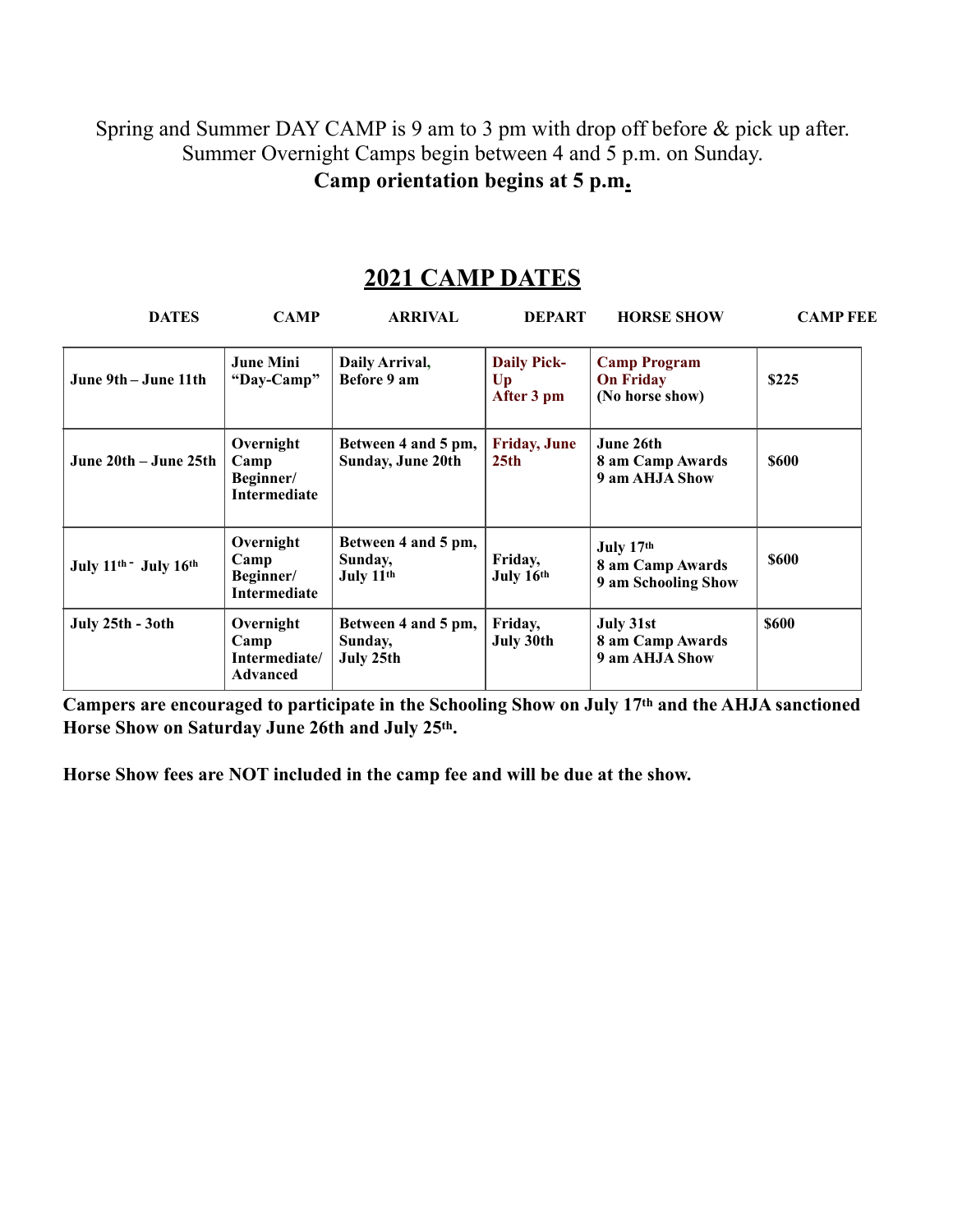

#### **ITEMS YOU WILL NEED FOR CAMP:**

Please check this list before leaving home.

- 
- 
- Gersonal toiletries soap, shampoo, toothpaste, toothbrush, comb/brush, etc.<br>Gersonal toiletries bag or other bedding.<br>Gersonalist, shirts, riding helmet, boots. All campers must wear a riding Reling points. helmet and boots when mounted. No tennis shoes allowed when mounted.
- ✓ Riding clothes for show plain white shirt or riding shirt, riding breeches, and proper footwear. Please ask Pam if you are unsure about show clothing.<br>
→ Play clothes and shoes (more than one pair)<br>
→ Raingear – raincoat or poncho, rubber boots<br>
→ Swimsuit and a beach towel. Weather permitting; we will be swimming in our pool
- 
- 
- 
- 
- 
- ✓ Non-aerosol Bug spray ✓ Towels & Washcloths
- 
- **Medications**
- 
- Intermediate/Advanced campers should bring money for a trip to the cinema one night and pizza one night.<br>Understanding about our policy on phone calls to/from home during camp. Because we are promoting responsibility and self-reliance, campers will be making one short call home during the week and, if parents do need to call, please talk with the counselors first.

#### **SUGGESTIONS AND ITEMS YOU MIGHT LIKE TO BRING:**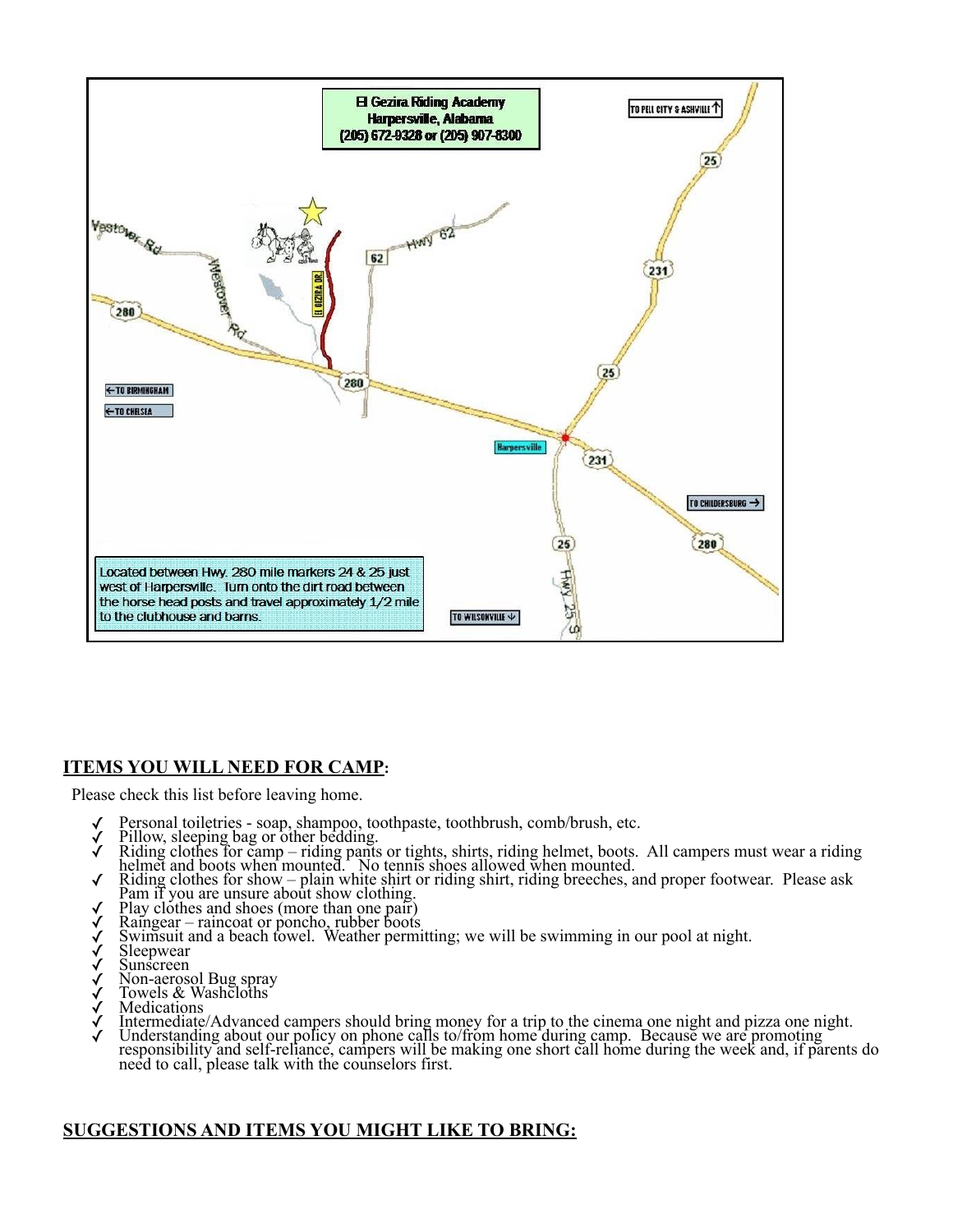- Snacks We provide all meals, snacks and drinks but campers are allowed to bring their own snacks and drinks. In fact, most campers choose to do so. We do have limited space for storage and you will need to label all items with permanent marker.
- There is limited space for storage of your camp items at the end of each bunk but if you can provide containers 11 inches high or less, there is more space under the bunks.
- You will not need makeup, curling irons or blow dryers. The horses love the natural look!! Time in the bathrooms is limited and the heat generated by blow dryers makes the clubhouse unbearable.
- You might like to bring added support and comfort for the bunk beds. Foam egg crate mattress pads have been a favorite in past years.
- Keep in mind that this is an active camp and you will get dirty and muddy. Old clothes and shoes will make your stay more enjoyable.
- A reasonably priced rubber boot can be found at Wal-Mart and other discount stores.
- If you can avoid wearing new riding boots and/or can bring another boot or shoe to change into during the day, you will be less likely to get blisters.
- Although we will not be washing all of the campers clothing, we do have a clothesline for bathing suits, beach towels, bath towels, etc. We will help the campers if they need clean clothes but we won't be able to wash all clothing. Please keep this in mind when you are packing.

#### **DO NOT BRING:**

- **CELL PHONES!!!!!!!** (Should you forget and bring your phone, it will be collected and returned to you at the end of camp.)<br>• Electronic Games Bikes, Scooters, etc.
- 
- 

#### *EL GEZIRA RIDING ACADEMY Presents*

#### *2021 RIDING CAMPS*

*El Gezira Riding Academy's Riding Camp program is a unique learning experience in the horse world. Our Academy is equipped with a covered riding arena, sleeping quarters, swimming pool, and of course, horses!! Campers partake in daily riding lessons, lectures on horsemanship and stable management, swimming and fun. We stress total horsemanship, which requires total care of the horse. Campers are required to participate in all aspects of horse care.* 

*We have specialized camps to suit the needs and abilities of our wide range of riders. Each camper is offered the opportunity to improve his or her riding and horsemanship skills while working towards a Certificate of Achievement. The requirements for each Certificate are:* 

#### *Beginner:*

- *Lead horses,*
- *Groom properly ,*
- *Tack up/untack,*
- *Mount/dismount,*
- *Clean tack,*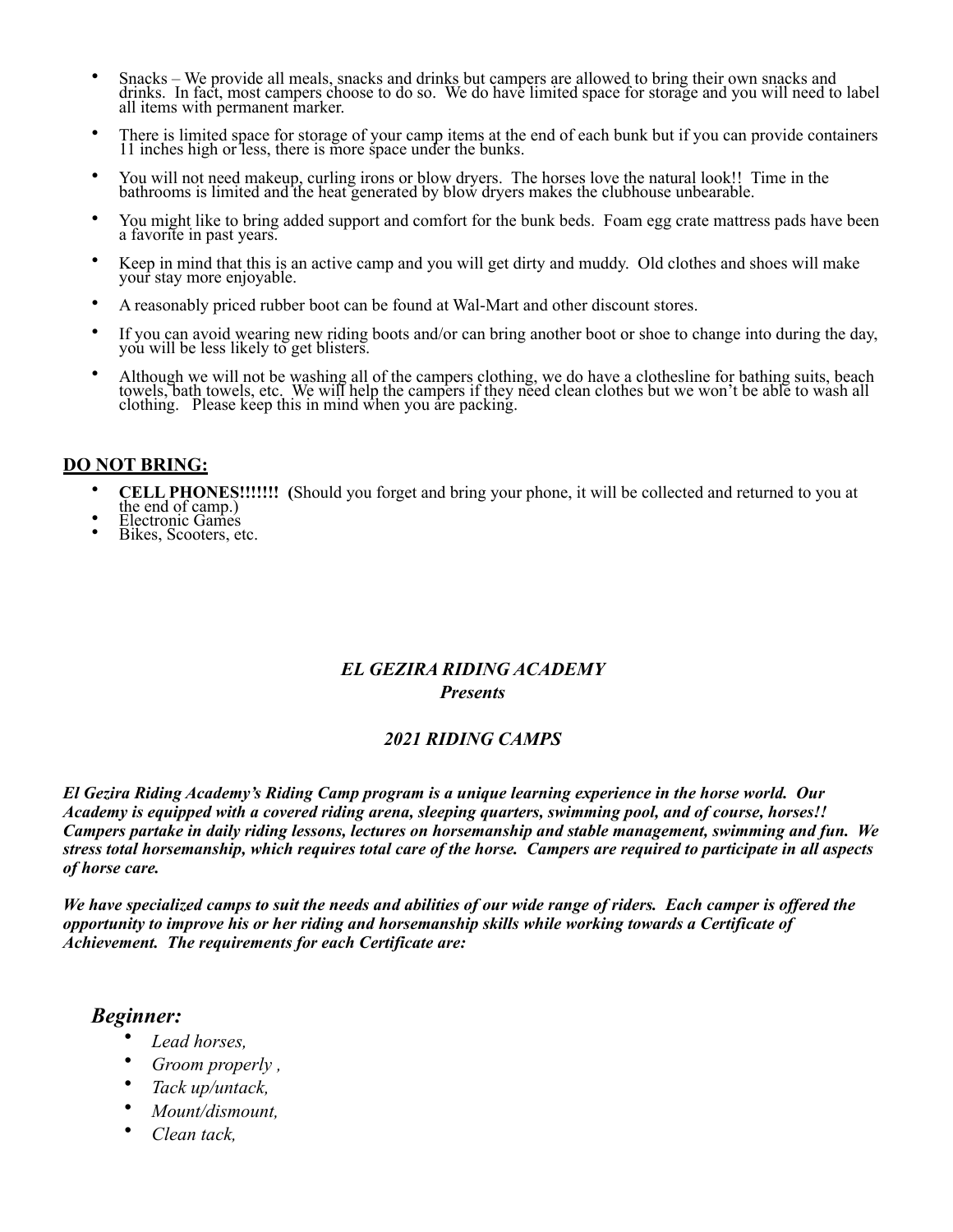- *Adjust stirrups,*
- *Know twenty parts of the horse and five parts of tack,*
- *Walk, trot, canter,*
- *Know diagonals and leads,*
- • *Jump an 18" course or score 60% or higher on a Walk/Trot dressage test and*
- • *Earn one perfect inspection score.*

### *Intermediate:*

- *Know all parts of the horse and tack including bits,*
- *Know horse care including grooming, proper hoof care, pulling manes, use and care of clippers, feeds, supplements, worming and vaccinations,*
- *Set up simple cavelleti exercises,*
- *Basic lunging skills,*
- *General understanding of loading/unloading trailers,*
- *Basic stable management skills including cleaning stalls correctly,*
- • *Jump a 2'6" course proficiently or score 60% higher on a Training Level dressage test and*
- • *Earn three perfect inspection scores*
- *Display characteristics of a good horseman shows responsibility toward all aspects of horse care, shows initiative to help others, and is a good example to others...*

## *Advanced:*

- *Lunging/driving skills,*
- *Wrapping legs for training, trailering or injury,*
- *Basic first aid including injections,*
- *Set up simple gymnastics,*
- *Groom horse for show including braiding and body clipping,*
- *Teach beginner and intermediate lessons, give beginner and intermediate camp lectures, instruct camp drill team,*
- *Understand basic course design,*
- • *Jump a 3'3" course proficiently or score 60% or higher on a First Level dressage test,*
- • *Earn one week of perfect inspection scores, and*
- *Excel in all areas of stable management including the ability to meet the needs of students, boarders and clients.*
- *Displays characteristics of an excellent horseman shows maturity, can make wise decisions concerning horses and riders, can respond to equine emergencies, takes on responsibilities, and is an excellent example for all to follow.*

# *Instructor:*

- *The above requirements,*
- *Good teaching skills for all student levels,*
- • *Develop and implement lesson plans for all student levels,*
- *Start and train young or green horses,*
- *Work productively with problem horses,*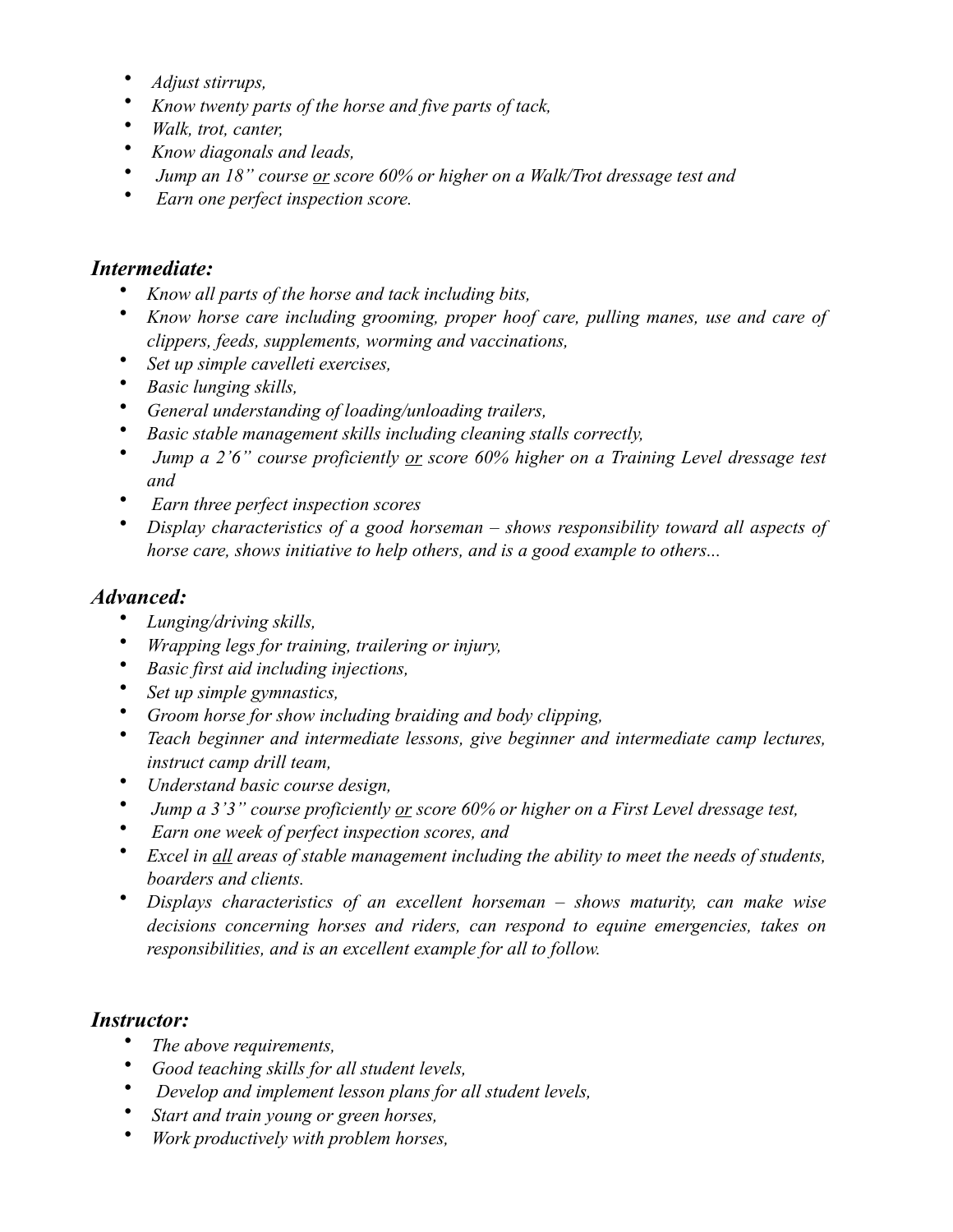- • *Course designing for all levels,*
- • *Set up dressage arena,*

 **I will** 

- • *Show management skills, and*
- *Ride/show at 3'6" level or score 60% or higher on a Second Level dressage test.*

We have had many students receive their beginner certificates and continue on through the intermediate level. We hope these students will set their sights on achieving their advanced certificates.

**As a grand finale, we host a horse show at the end of the summer camps. Summer camp awards presentation begins at 8 a.m. followed by the horse show at 9 a.m. The show gives the campers an opportunity to showcase their progress made during the camp. Horse Show fees are not included in the camp cost and will be provided to parents of campers only. Parents, you don't want to miss it!!** 

### *SEE YOU AT CAMP!!*

### *EL GEZIRA RIDING ACADEMY 2021 CAMP ENROLLMENT FORM*

**Camp availability is on a "first come first serve" basis. Please remember to enclose a deposit of \$100 per camper with your enrollment form and release form to reserve your place. BE SURE TO CHECK WHICH CAMP YOU WISH TO ATTEND.** 

| <b>ATTEND</b><br>(Check) | <b>DATES</b>              | <b>CAMP</b>                                             | <b>HORSE SHOW*****</b>                               | FEE          |
|--------------------------|---------------------------|---------------------------------------------------------|------------------------------------------------------|--------------|
|                          | June 9th -June 11th       | <b>JUNE MINI DAY CAMP</b>                               | Camp program on<br>Friday<br>(No horse show)         | \$225        |
|                          | June 20th – June 25th     | <b>Overnight Camp-</b><br><b>Beginner/Intermediate</b>  | June 26th<br>8 am Camp Awards<br>9 am AHJA Show      | <b>\$600</b> |
|                          | July $11th$ – July $16th$ | <b>Overnight Camp</b> –<br><b>Beginner/Intermediate</b> | July 17th<br>8 am Camp Awards<br>9 am Schooling Show | <b>\$600</b> |
|                          | July 25th - July 30th     | <b>Overnight Camp -</b><br><b>Intermediate/Advanced</b> | July 31st<br>8 am Camp Awards<br>9 am AHJA Show      | <b>\$600</b> |

### **\*\*\*\*\*Show fees are NOT included in the camp fee**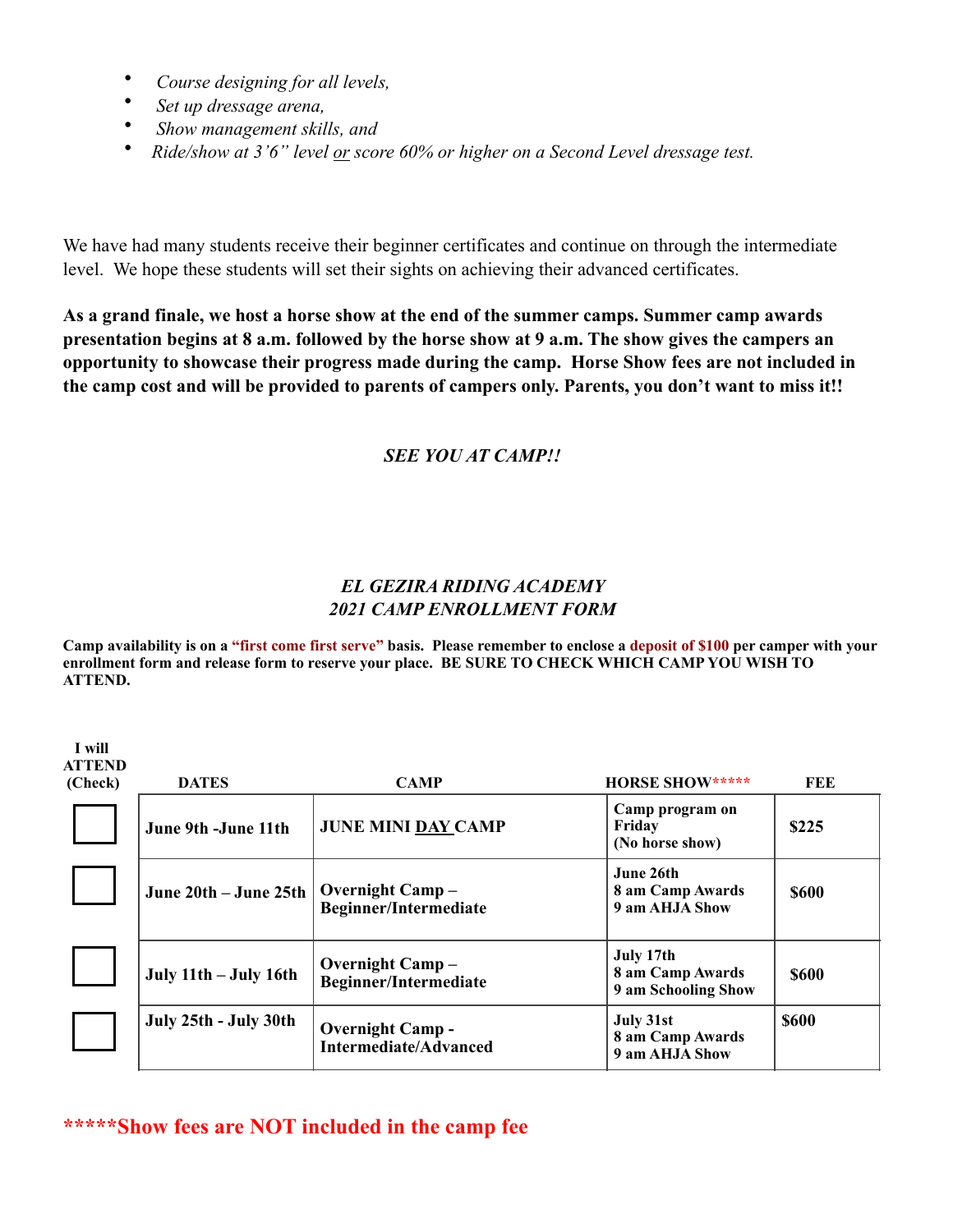# **Camp orientation begins at 5 p.m.**

| NAME OF CAMPER:                                                                                                                                                                                                                                                                                                                                                                                                                                               | AGE: |
|---------------------------------------------------------------------------------------------------------------------------------------------------------------------------------------------------------------------------------------------------------------------------------------------------------------------------------------------------------------------------------------------------------------------------------------------------------------|------|
| <b>NAME OF PARENT OR GUARDIAN:</b>                                                                                                                                                                                                                                                                                                                                                                                                                            |      |
| <b>E-MAIL ADDRESS:</b>                                                                                                                                                                                                                                                                                                                                                                                                                                        |      |
| <b>ADDRESS:</b>                                                                                                                                                                                                                                                                                                                                                                                                                                               |      |
|                                                                                                                                                                                                                                                                                                                                                                                                                                                               |      |
| CELL PHONE:                                                                                                                                                                                                                                                                                                                                                                                                                                                   |      |
| CAMPER'S RIDING ABILITY: Please get with the camp director if you are unsure of your camper's riding abilities!!<br>Beginner<br>Intermediate (good basic riding skills)<br>Advanced (very good riding skills and horsemanship)<br>ADDITIONAL INFORMATION we should know about this camper:                                                                                                                                                                    |      |
|                                                                                                                                                                                                                                                                                                                                                                                                                                                               |      |
| PLEASE CHECK ALL THE FOLLOWING THAT APPLY TO YOU:                                                                                                                                                                                                                                                                                                                                                                                                             |      |
| I will bring my own horse and pay an additional \$60. I will bring feed and hay.<br>I will bring my own horse and pay an additional \$60 plus \$10 per day and El Gezira will provide<br>feed and hay.<br>I am enclosing a check or money order in the amount of $\frac{1}{2}$ for my deposit.<br>I am enclosing a check or money order in the amount of $\frac{1}{2}$ for the entire camp tuition.<br>I have made other arrangements with the camp director. |      |

#### **SEND ENROLLMENT FORM, DEPOSIT AND RELEASE FORM TO:**

Pam Ibrahim, 10952 Gallup Crossroads, Harpersville, AL 35078 -- (205) 907-8300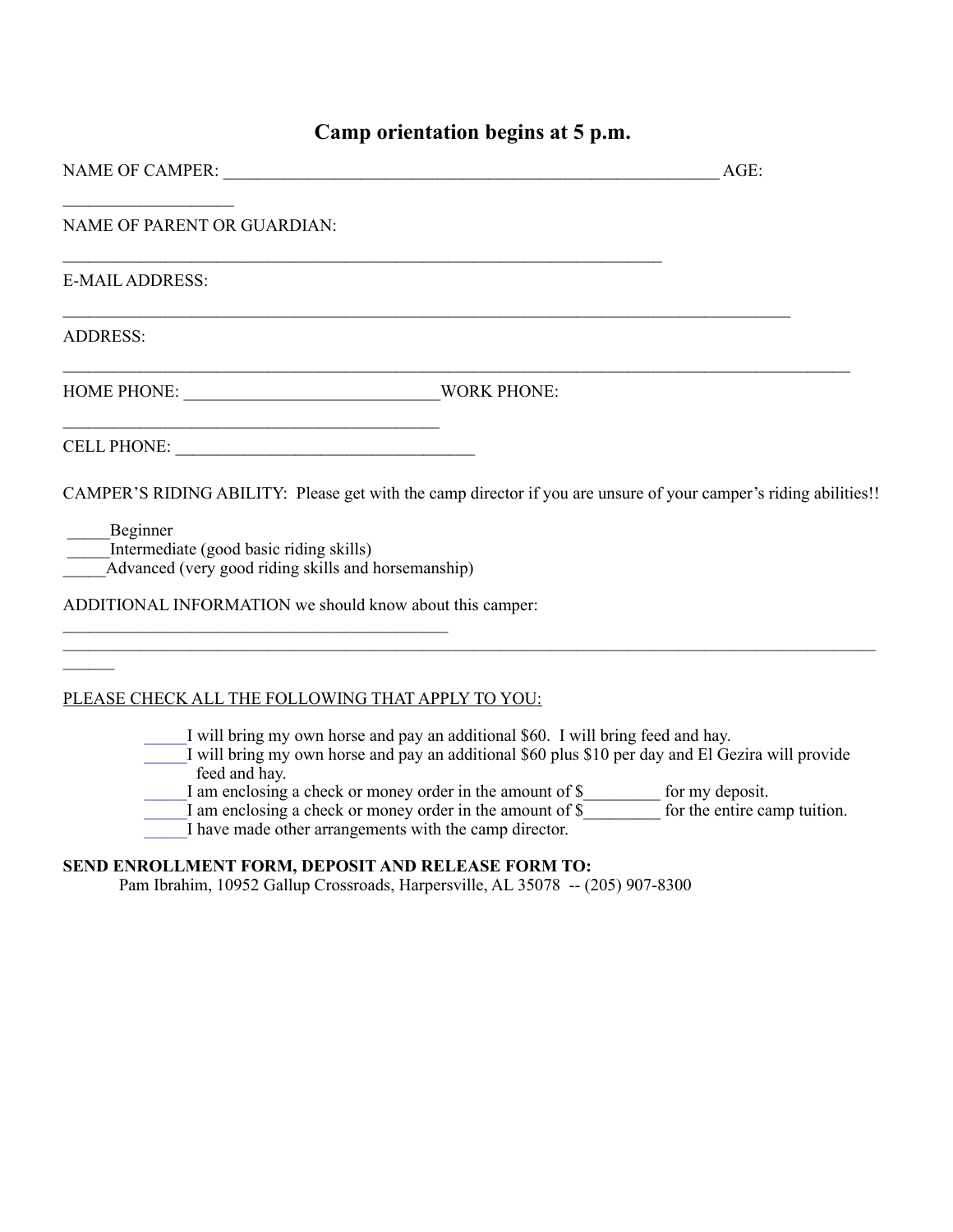### *EL GEZIRA RIDING ACADEMY MEDICAL FORM*

#### **All medications will be held and administered by camp personnel. All medications must be labeled with camper's name, medication name, and dosage.**

NAME: \_\_\_\_\_\_\_\_\_\_\_\_\_\_\_\_\_\_\_\_\_\_\_\_\_\_\_\_\_\_\_\_\_\_\_\_\_\_\_\_\_\_\_\_\_\_\_\_\_\_\_\_\_\_\_\_\_\_\_\_\_\_

| PARENT(s) OR GUARDIAN(s) NAME: |  |
|--------------------------------|--|
| Can be reached at:             |  |
| Alternative emergency contact: |  |
|                                |  |

### **NON-PRESCRIPTION MEDICATIONS:**

I request that the following non-prescription medications be administered to my child as needed for:

| Reason                        | Medication | Dosage Amount                                                                                    | Dosage Times |  |
|-------------------------------|------------|--------------------------------------------------------------------------------------------------|--------------|--|
|                               |            |                                                                                                  |              |  |
|                               |            |                                                                                                  |              |  |
|                               |            |                                                                                                  |              |  |
| PRESCRIPTION MEDICATIONS:     |            |                                                                                                  |              |  |
|                               |            | I request that the following prescription medications be administered to my child as needed for: |              |  |
| Reason                        | Medication | Dosage Amount                                                                                    | Dosage Times |  |
|                               |            |                                                                                                  |              |  |
|                               |            |                                                                                                  |              |  |
|                               |            |                                                                                                  |              |  |
| Parent or Guardian Signature: |            |                                                                                                  |              |  |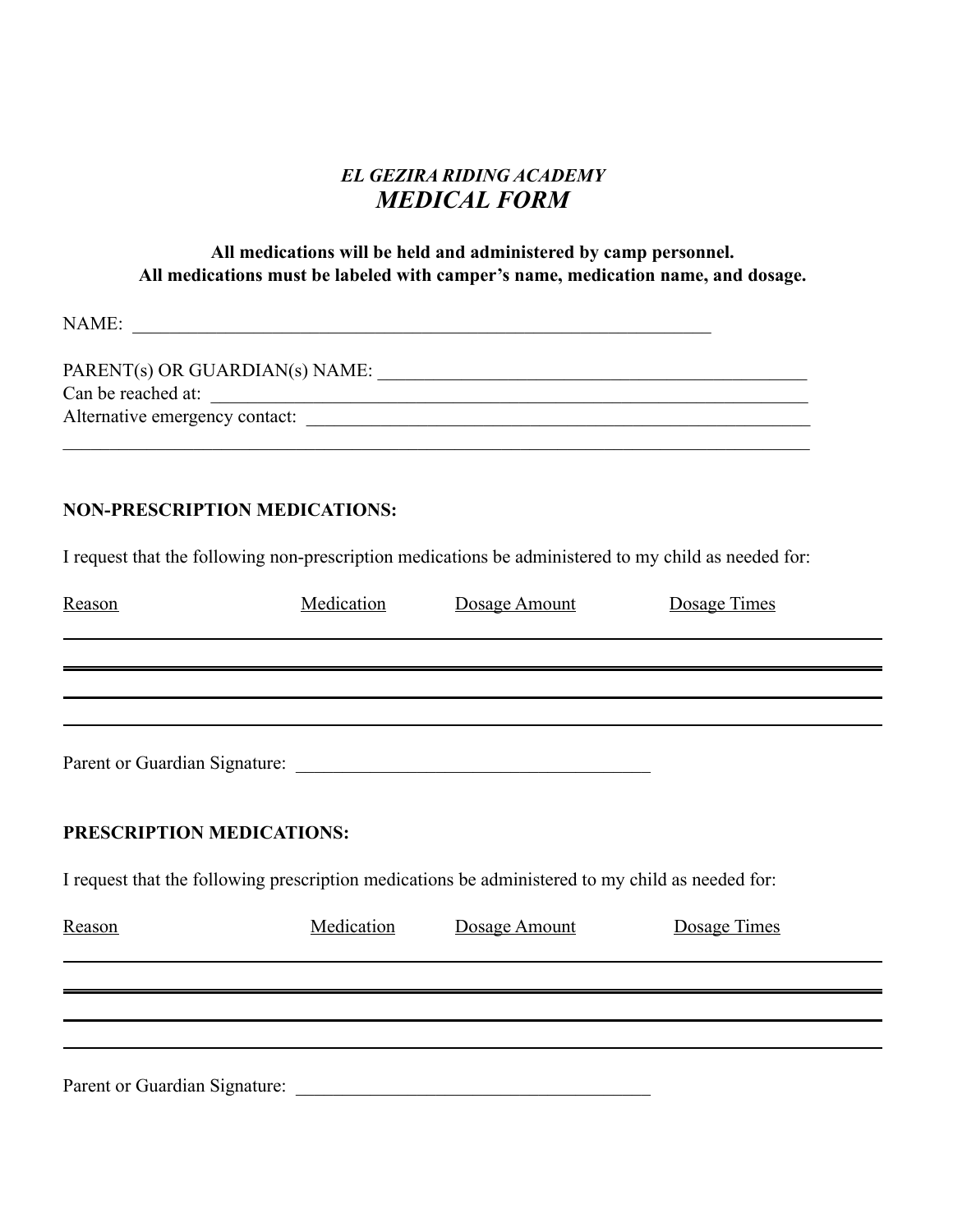#### **Release and Waiver of Liability and Indemnity Agreement**

**\_\_\_\_\_\_\_\_\_\_\_\_\_\_\_\_\_\_\_\_\_\_\_\_\_\_\_\_\_\_\_\_\_\_\_\_\_\_\_\_\_\_\_\_\_\_\_\_\_\_\_\_\_\_\_\_\_\_\_\_\_\_\_\_\_\_\_\_\_\_\_\_\_\_\_\_\_\_\_\_\_\_\_\_\_\_\_**  $\mathcal{L}_\mathcal{L} = \{ \mathcal{L}_\mathcal{L} = \{ \mathcal{L}_\mathcal{L} = \{ \mathcal{L}_\mathcal{L} = \{ \mathcal{L}_\mathcal{L} = \{ \mathcal{L}_\mathcal{L} = \{ \mathcal{L}_\mathcal{L} = \{ \mathcal{L}_\mathcal{L} = \{ \mathcal{L}_\mathcal{L} = \{ \mathcal{L}_\mathcal{L} = \{ \mathcal{L}_\mathcal{L} = \{ \mathcal{L}_\mathcal{L} = \{ \mathcal{L}_\mathcal{L} = \{ \mathcal{L}_\mathcal{L} = \{ \mathcal{L}_\mathcal{$ 

This RELEASE and WAIVER of LIABILITY and INDEMNITY AGREEMENT is made and entered into on this the  $\frac{day}{dx}$  of  $\frac{2021}{x}$ , by and between EL GEZJRA RIDING ACADEMY a/k/a SPRING VALLEY FARMS (hereinafter designated "EGRA"), and \_\_\_\_\_\_\_\_\_\_\_\_\_\_\_\_\_\_\_\_\_\_\_\_\_\_\_\_\_\_ (hereinafter designated "Rider"), and if Rider is a minor, \_\_\_\_\_\_\_\_\_\_\_\_\_\_\_\_\_\_\_\_\_\_\_\_\_\_\_\_\_\_\_\_\_ Rider's parent or guardian. In return for the use, today and on all future dates, of the property, facilities and services of EGRA, the Rider, his heirs, assigns, and legal representatives, hereby expressly agree to the following:

1. It is the responsibility of the Rider to carry full and complete insurance coverage on himself, his personal property and, if applicable, his horse.

2. Rider agrees to assume ANY AND ALL RISKS INVOLED IN OR ARISING FROM THE RIDER'S USE OF OR PRESENCE UPON EGRA 'S PROPERTY AND FACILITIES, including, but not limited to, the risks of death, bodily injury, property damage, falls, kicks, bites, collisions with vehicles, horses or stationary objects, fire or explosion, the unavailability of emergency medical care, or the negligence or deliberate act of another person, or any cause related to COVID-19.

3. Rider agrees to hold EGRA and all of its successors, assigns, subsidiaries, affiliates, officers, directors, employees, and agents completely harmless and not liable and release them from all liability whatsoever and AGREES NOT TO SUE them on account of or in connection with any claims, causes of action, injuries, damages, cost or expenses arising out of Rider's use of or presence upon EGRA's property and facilities, including without limitation, those based on death, bodily injury, property damage, including consequential damages, even if the damages are caused by the intentional conduct of EGRA.

4. Rider agrees to waive the protection afforded by any statute or law in any jurisdiction whose purpose, substance and/or effect is to provide that a general release shall not extend to claims, material or otherwise, which the person giving the release does not know or suspect to exist at the time of executing the release.

5. Rider agrees to indemnify and defend EGRA against, and hold it harmless from, any and all claims, causes of action, damages, judgments, costs or expenses, including attorney's fees, which in any way arise from the Rider's use of or presence upon EGRA's property and facilities, or any claims arising out of COVID-19 allegations or losses. By signing below, you acknowledge that your child is safer at home and their risk of COVID-19 exposure or infection in the public. You agree not to pursue a claim or legal cause of action against EGRA or its employees, staff, other children attending EGRA, or parents of other children attending EGRA camp (the "Released Parties") for injuries, damages, or losses of any kind in connection with COVID-19 exposure or infection resulting from the act or omission by the Released Parties. If the child, or someone on his/her behalf, makes a claim or files a legal cause of action of any kind against the Released Parties arising out of injuries, damages, or losses of any kind in connection with COVID-19 exposure or infection, or COVID-19 exposure or infection resulting from an act or omission by the Released